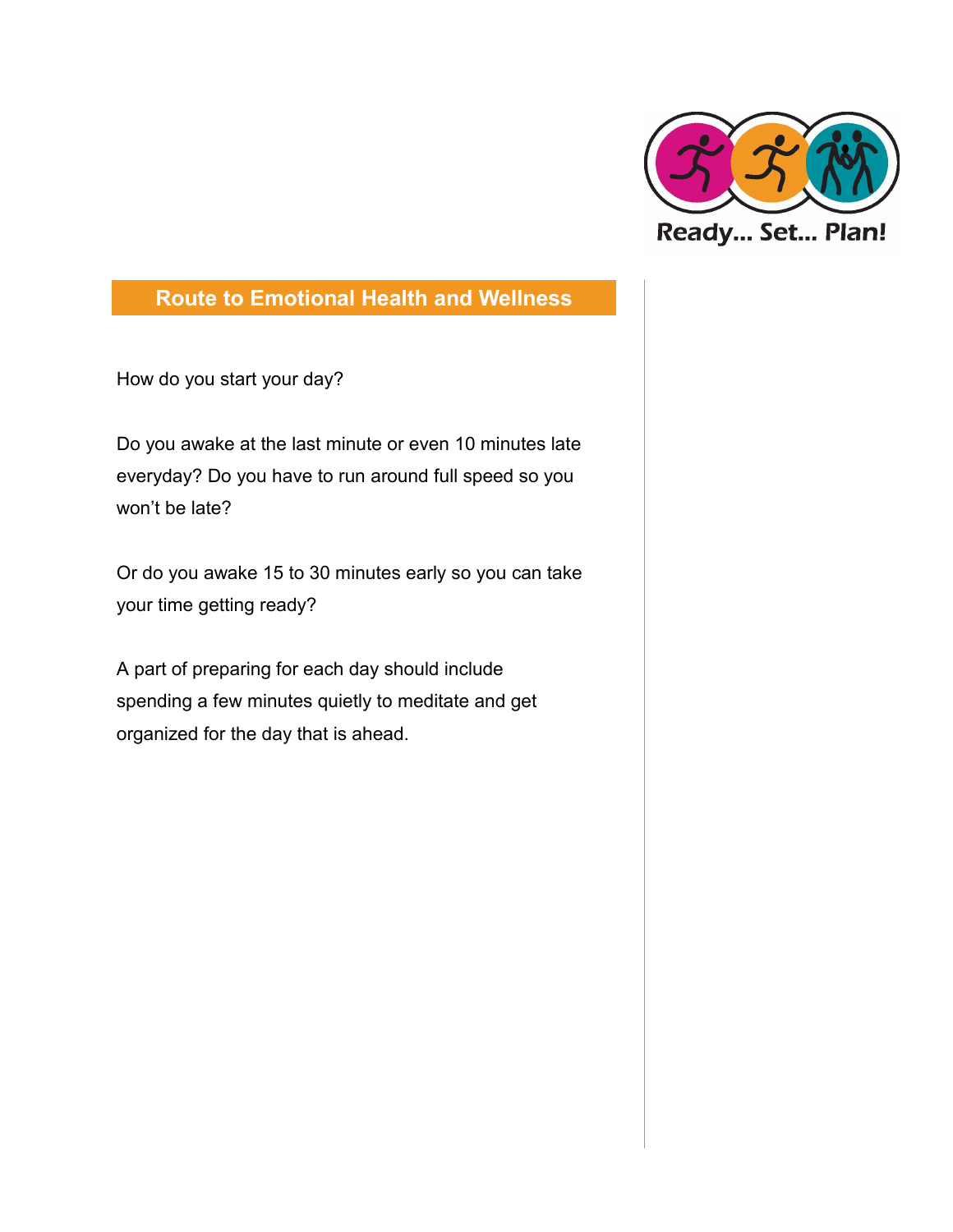2 Ready, Set, Plan!

## **Route to Emotional Health and Wellness**

# Ready, Set, Plan! Routes

Ready, Set, Plan! (RSP) takes three routes to a healthier life and a healthier family.

- 1. Health and Wellness Route
- 2. Emotional Health and Wellness Route
- 3. Planning A Family Route

All of the routes share the same goal of bringing people together to talk about the importance of family health and family planning in community-based conversations.

All of the routes ask the questions "Are You Ready?" and "What's Your Plan?" The "Are You Ready?" questions focus on choices people make that impact their health and the health of their families. The "What's Your Plan?" questions prompt people to make decisions on what they can do to be healthier.

The training materials you receive will give you different ideas on how to talk about each of the routes. You can present the routes in any order. You might want to focus on the Emotional Health Route first or only the Planning A Family Route. That's up to you. Ready, Set, Plan! is your project. We encourage you to use the training materials in your own way.

# Are You Ready?

### What's Your Plan?

The routes help people make choices about how to have a healthy life and a healthy family.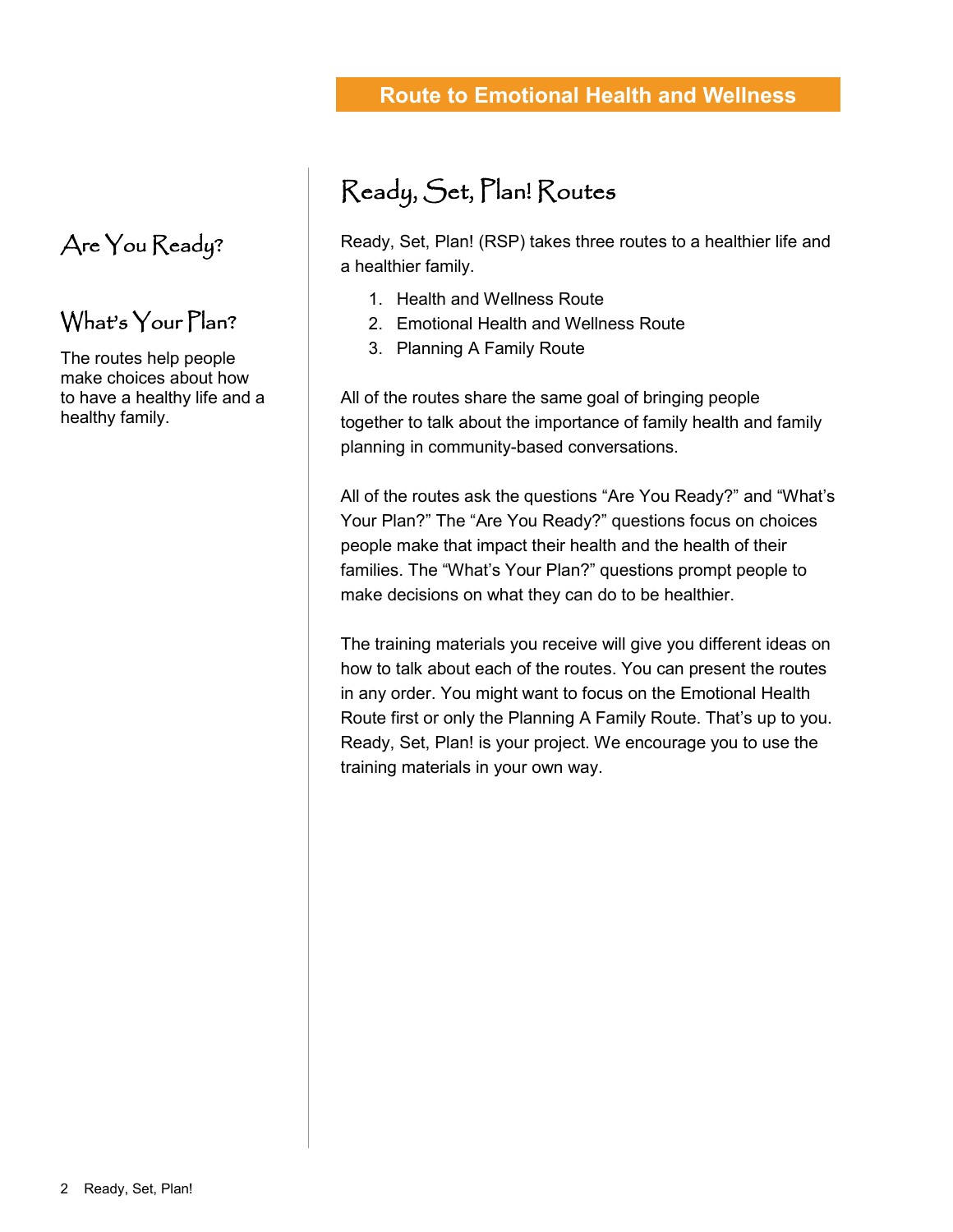# Table Of Contents

#### **Stress**

#### Depression

|--|

#### Domestic Violence

# Types Of Activities

- Discussion
- Learn More
- Presentation
- Reflection
- Writing

#### **Use These Activities**

You can use these activities to expand your Routes Flip Chart Presentation and as a way to start discussions. The activities are designed to stand alone and can be used over a period of weeks or months.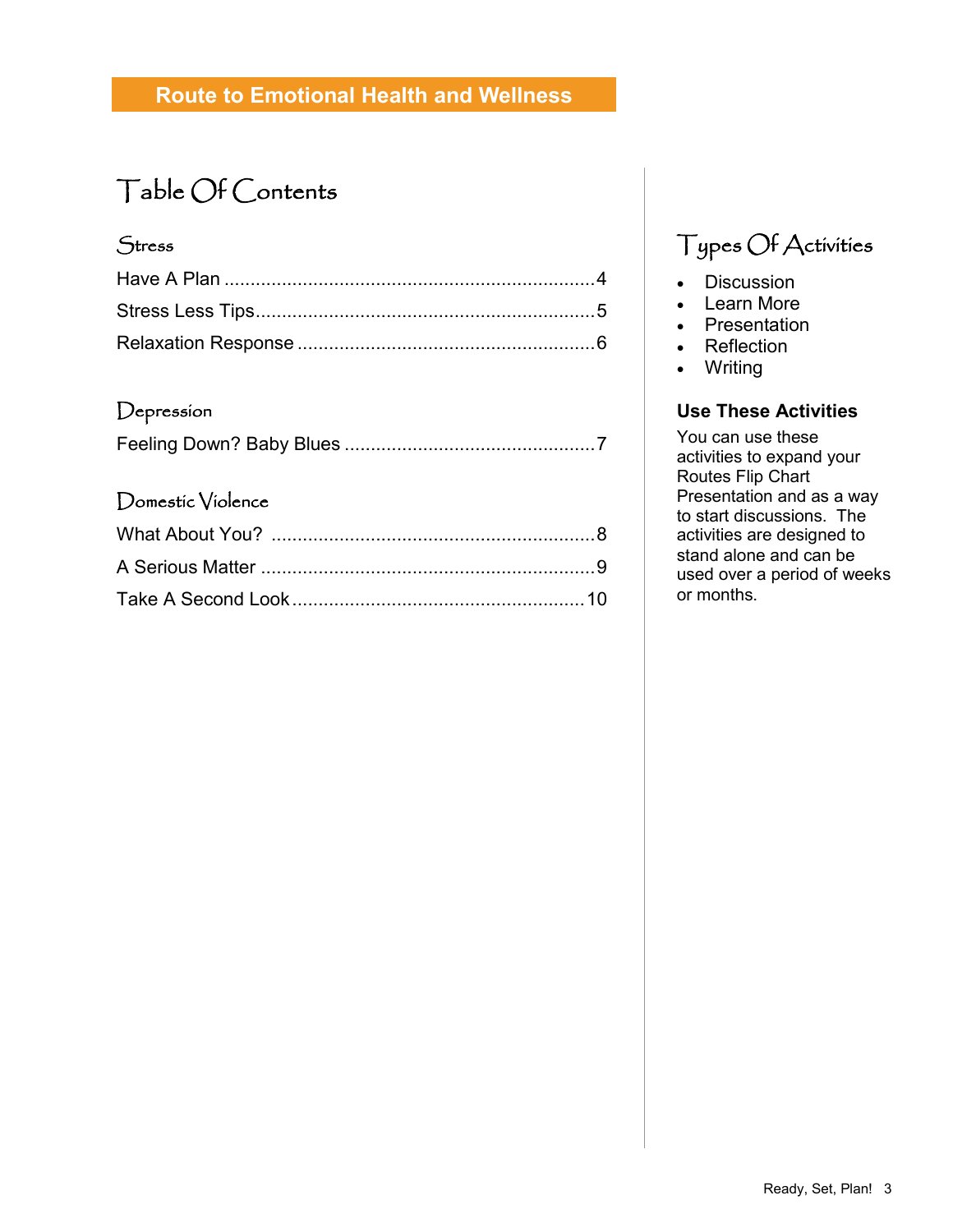### Writing Activity

#### **Materials Needed**

 RSP Action Plan handout or paper

# Have A Plan

Stressed out? Think about the purpose/plan for your life. Using your RSP Action Plan handout, write down your plan/goals.

#### **Keeping A Written Plan**

Keeping a written plan can be extremely effective in managing stress. Using your RSP Action Plan handout will allow you the opportunity to actually see your growth and identify your successes and challenges.

Ask the group to:

- 1. Find time to reflect on your written plan/goals daily, weekly and/or monthly.
- 2. Write about whatever comes to mind. Something that is causing you to be stressed. For example, if your weight is causing you to become stressed, use your RSP Action Plan handout to keep track of the steps you take toward reaching your new weight goals.
- 3. Keep a record of quotes or advice that sustains you during the day.
- 4. Take the time to review your RSP Action Plan handout and the goals you have set for yourself.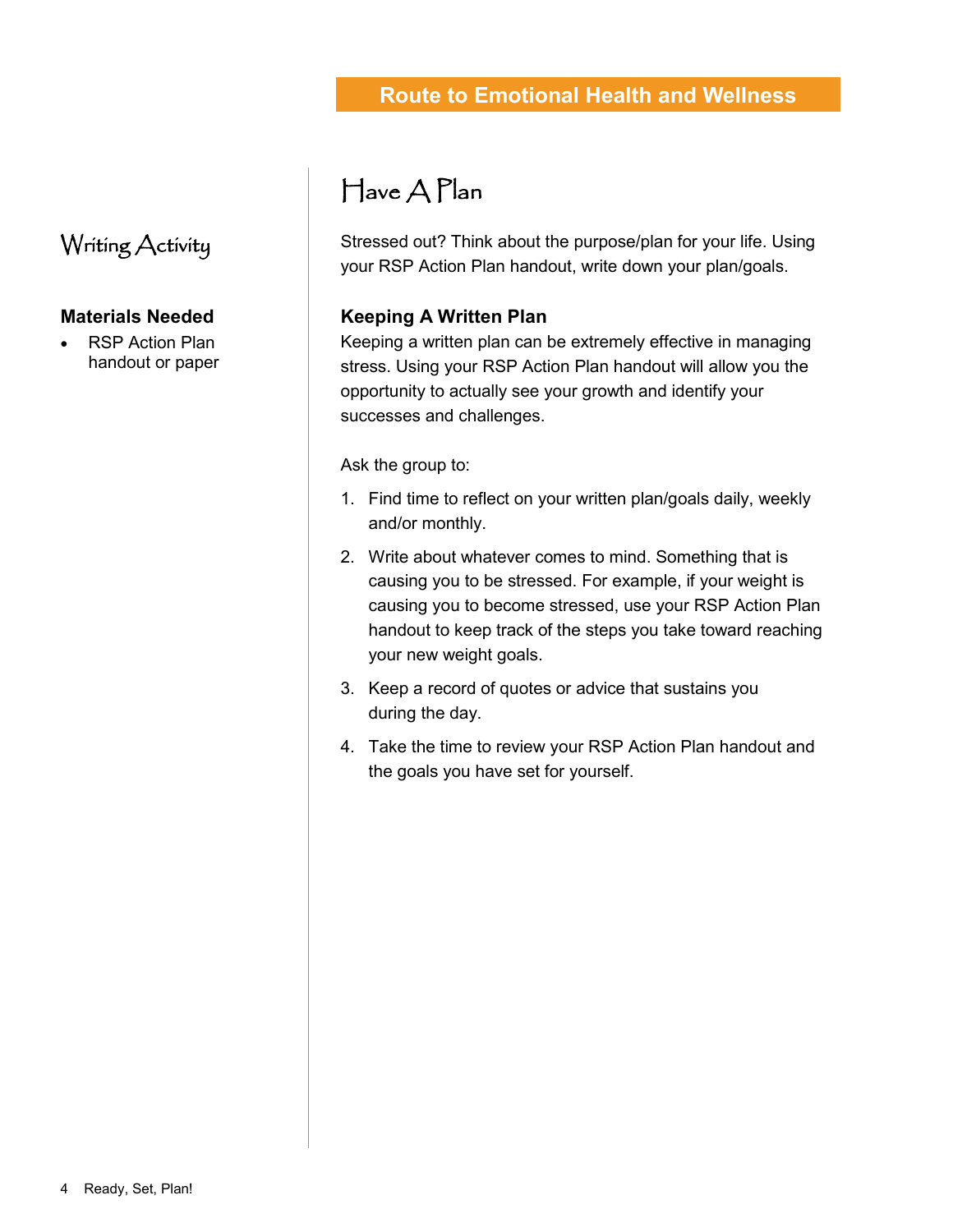# Stress Less Tips

Stress affects everyone differently. How do you react to stress? Does your heart race? Do you have muscle pain? Headaches? Trouble sleeping, an upset stomach or skin breakouts?

When you're feeling stressed, what can you do about it? Reducing or controlling stress usually requires some lifestyle changes. Try to lower your stress in a positive way using things that can help you relax and regain control.

Here are some ways to make some positive changes:

- Get physical go for a walk, run or play a game of basketball.
- Connect with friends and/or family.
- Eat balanced meals that include fruits and vegetables and cut down on caffeine and sugar.
- Listen to your favorite music.
- Meditate, dance or do yoga.
- Do something that makes you laugh tell a joke, watch a funny movie.
- Take a warm bath.
- Learn to say NO!
- Read a magazine or book.
- Keep a calendar, keep up with deadlines.
- Don't start things at the last minute.
- Keep a journal.

#### Discussion

Think about and identify how you react to stress.

When you're feeling stressed, what can you do about it?

### **Discussion**

Which of these things will work for you? What else can you do?

#### **Materials Needed**

 RSP Action Plan handout or paper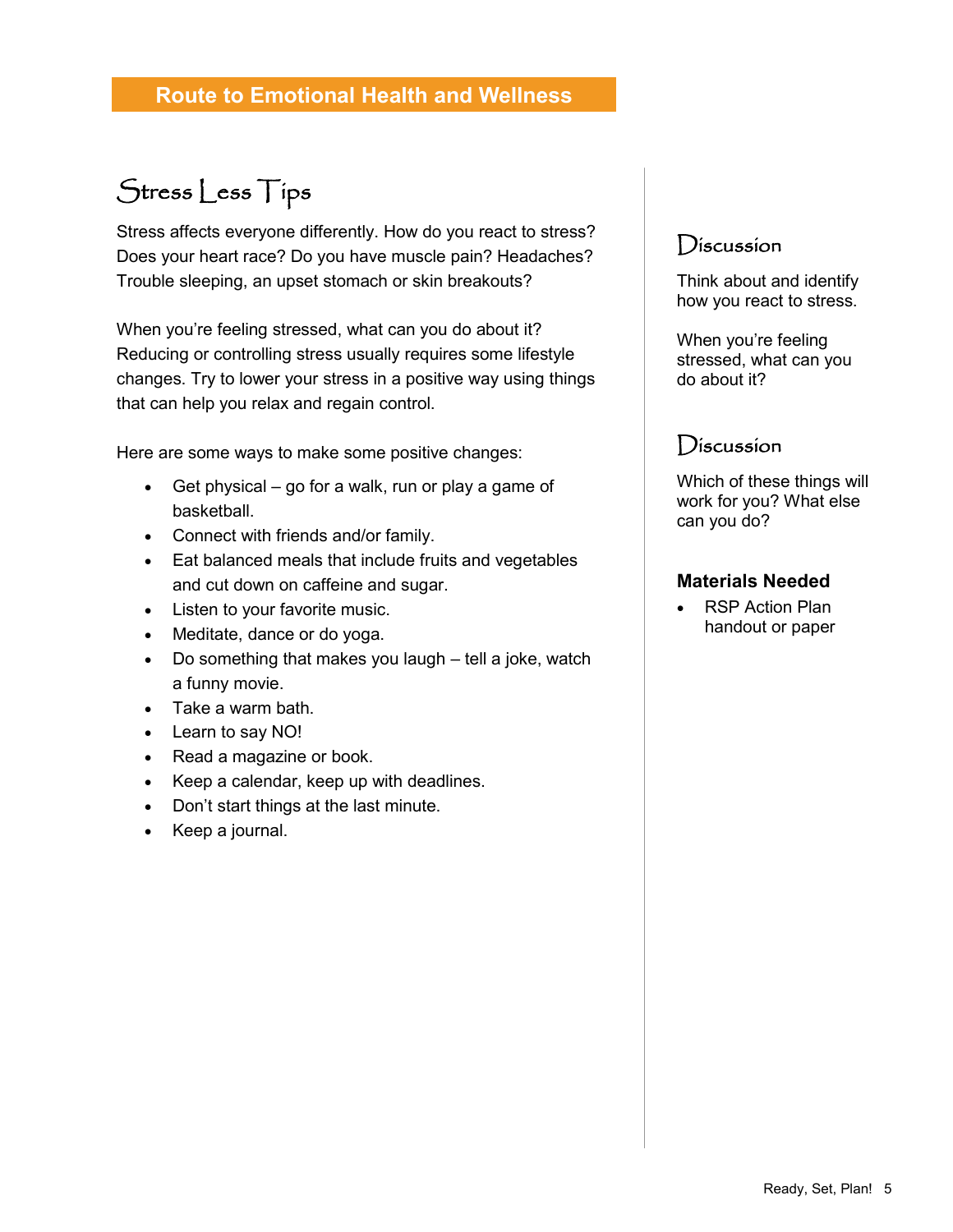# Relaxation Response

Reducing stress will not only make you feel better, it can actually make you healthier.

Reducing stress can:

- prevent headaches.
- reduce back pain.
- lessen your chances of a heart attack.
- lower your blood pressure.

Try the Relaxation Response:

- 1. Pick a focus word, short phrase, or inspiring message.
- 2. Sit quietly in a comfortable position.
- 3. Close your eyes.
- 4. Relax your muscles, progressing from your feet to your calves, thighs, abdomen, shoulders, neck and head.
- 5. Breathe slowly and naturally. As you do, say your focus word, sound or phrase silently to yourself as you exhale.
- 6. Don't worry about how well you're doing. When other thoughts come to mind, simply say to yourself, "Oh well," and gently return to your repetition.
- 7. Continue for 10 to 20 minutes.
- 8. Do not stand immediately. Continue sitting quietly for a minute or so, allowing other thoughts to return. Then open your eyes and sit for another minute before rising.

### Reflection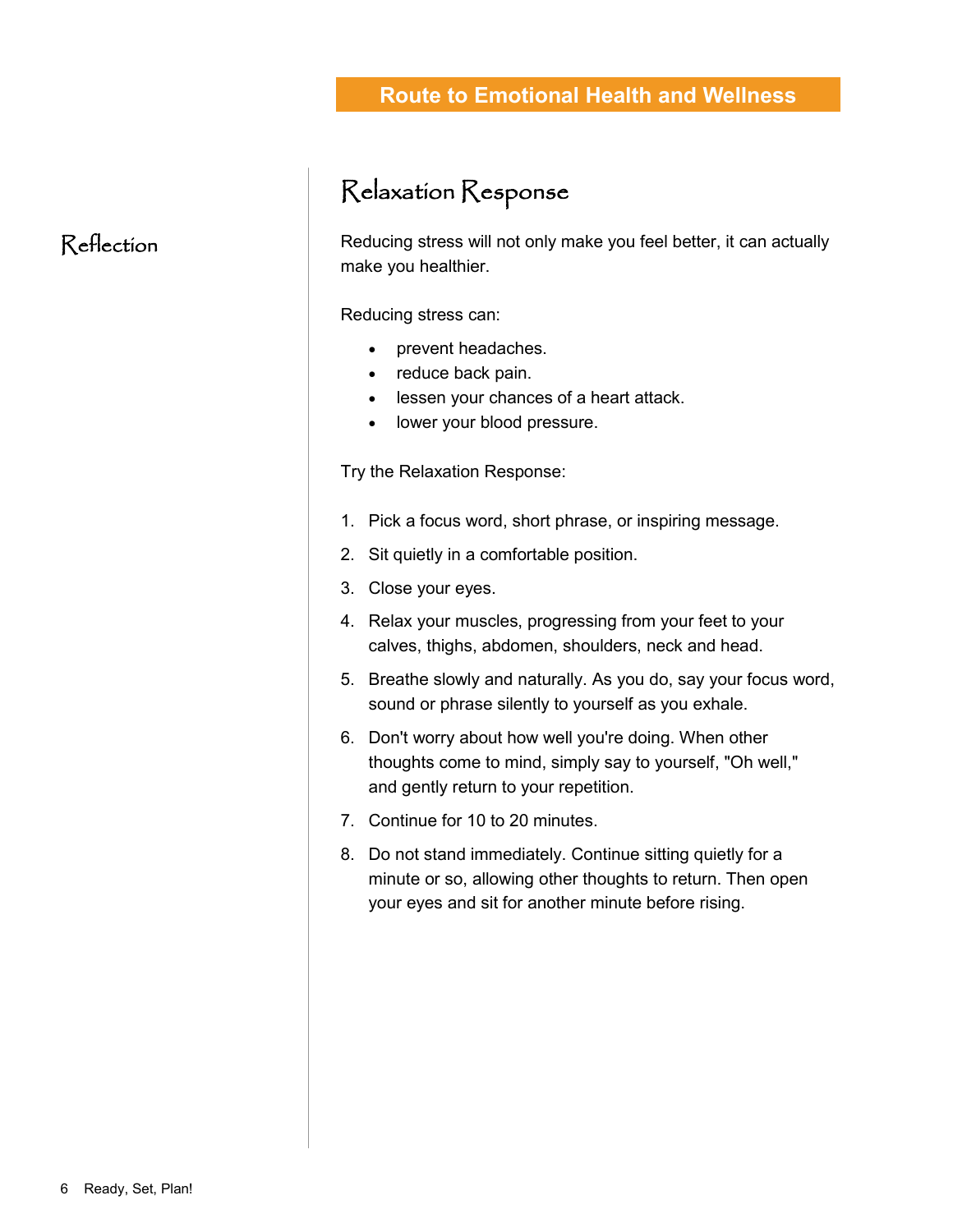# Feeling Down?

Feeling overwhelmed and stressed is common. But usual stress lasts only for a short period of time. If these feelings don't go away after two weeks or aren't caused by any specific reason or event, you could be depressed. Some people don't get help for their depression because they are embarrassed, feel guilty or don't realize they are depressed. They may be ashamed. But you shouldn't suffer in silence. If you're feeling depressed or know someone who is, talk to your healthcare provider right away. When is it time to seek help? Is this depression?

#### **Baby Blues**

Another type of depression is postpartum depression, sometimes referred to as "baby blues." Many mothers feel "blue" after giving birth. Some women start to feel down, overwhelmed and confused. This happens because their bodies and their lives are going through a lot of changes. Their hormones are changing, they might not get much sleep and they could be worried about not doing a good job of taking care of the baby. These feelings are normal and usually last only a little while. There are things they can do to help.

#### **5 Tips To Make The Baby Blues Look A Little More Rosy:**

- 1. Don't try to be "Super Mom". Take time to care for yourself.
- 2. Rest and sleep when your baby sleeps.
- 3. Talk to other moms about their experiences and what helped them.
- 4. Ask friends and family to help with chores and taking care of the baby.
- 5. Practice ways to reduce stress.

### **Discussion**

Note: If your feelings are so strong that you cannot do your normal daily tasks or if you feel you might hurt yourself or your baby or children it's time to get help. Talk to your healthcare provider, minister or good friend and tell them you need help.

Note: Try to be especially supportive of mothers after they give birth. Many women may not realize they are depressed and they may not be able to care for their baby or themselves. Be sure to talk to a healthcare provider if you or someone you know is depressed.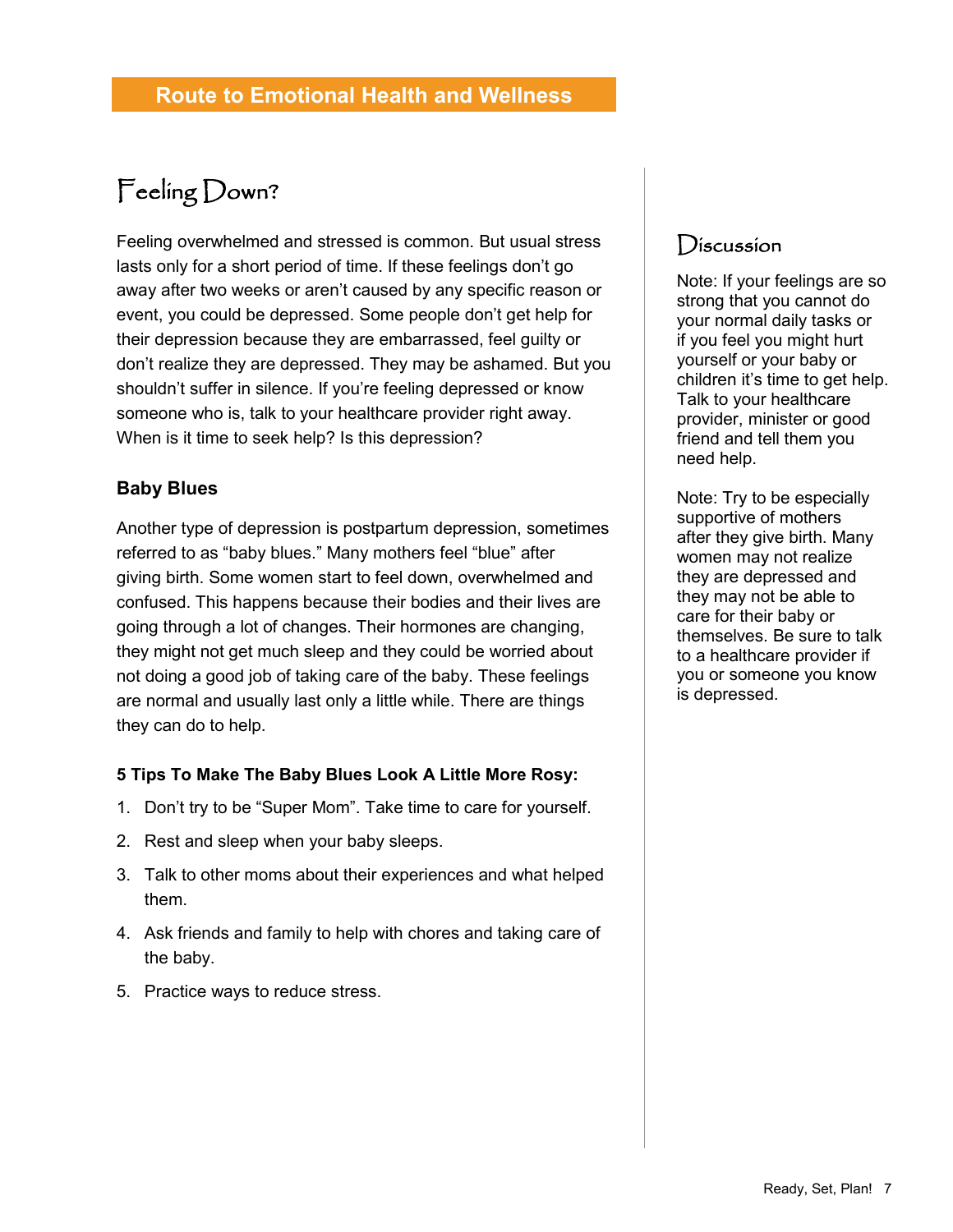# What About You ?

#### **Some Signs Of A Healthy Relationship**

You:

- feel safe, respected and secure.
- are comfortable being yourself.
- listen to each other's feelings and support each other.
- enjoy time together and apart.
- make sexual decisions together.
- trust and are honest with each other.

#### **Some Signs Of An Unhealthy Relationship**

One person:

- scares, pressures or is jealous and possessive of the other person.
- makes all the decisions without listening to what the other one thinks, wants or needs.
- criticizes and makes the other person feel bad.
- keeps the other person from seeing other people.
- expects to know where the other one is and what she or he is doing at all times.
- forces the other person to have sex.
- hurts or threatens to hurt the other person, her or his family members, pets or favorite things.

### Learn More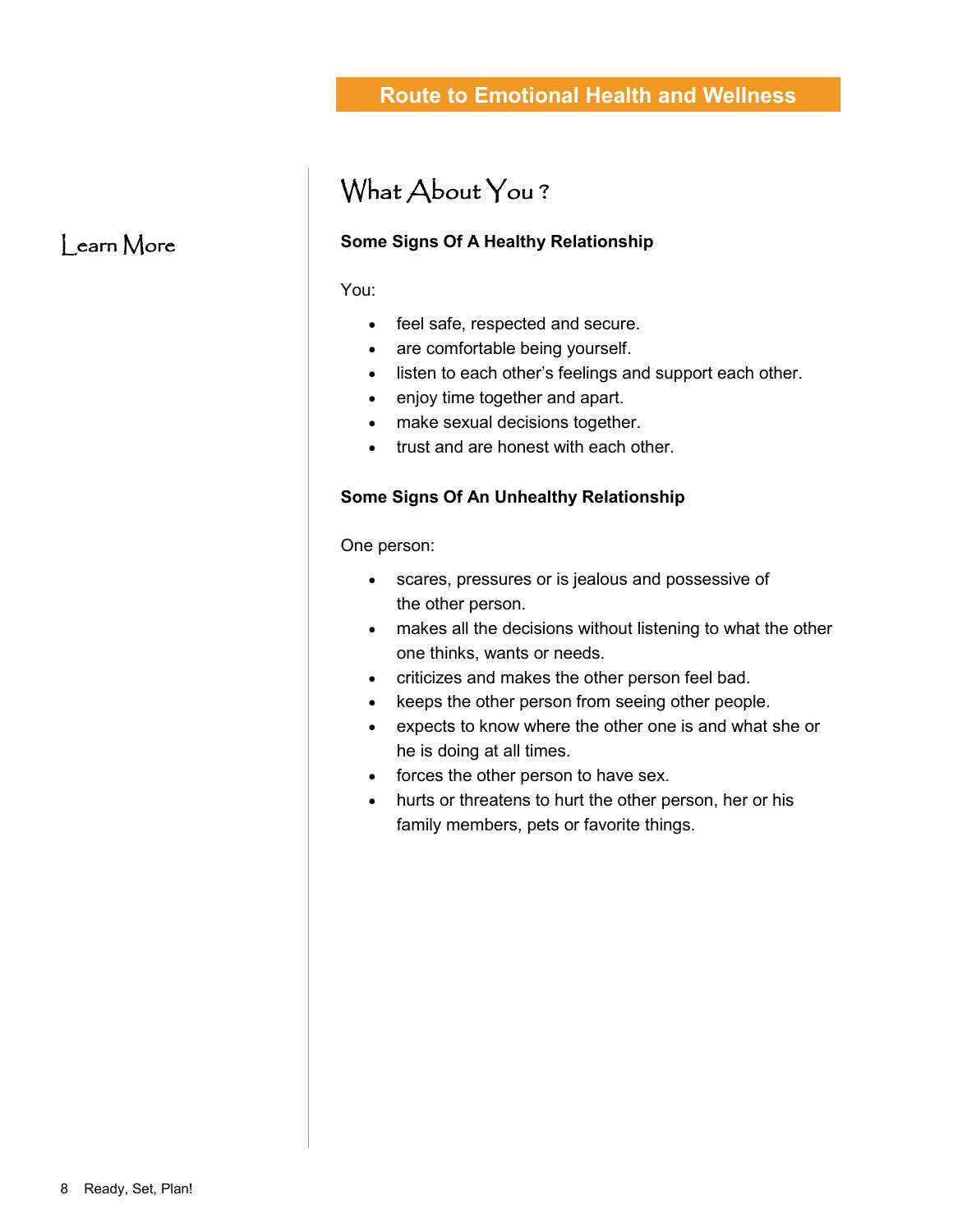# A Serious Matter

In today's society, there are many pressures and stressors that can cause unhealthy relationships and create an environment that could cause domestic violence.

Domestic violence is described as one partner controlling the other in a marital relationship, while dating or in a live-in relationship. Domestic violence can be physical, sexual, emotional or mental. It happens to people in all cultures, age groups, religious backgrounds and it happens in heterosexual and same-sex relationships. Often times when a person is being abused they develop a feeling of shame and isolation.

Domestic violence can lead to depression, isolation, anxiety, panic disorders, substance abuse, physical harm or death. Children who live in homes where domestic violence occurs are at extremely high risk of having problems in school, aggressive behavior and low self-esteem.

### **Discussion**

How do you know if your relationships are healthy?

Encourage participants if they know someone who is being abused to have them seek help.

Call the CARE-LINE at 1-800-662-7030. They will help you find resources in your community.